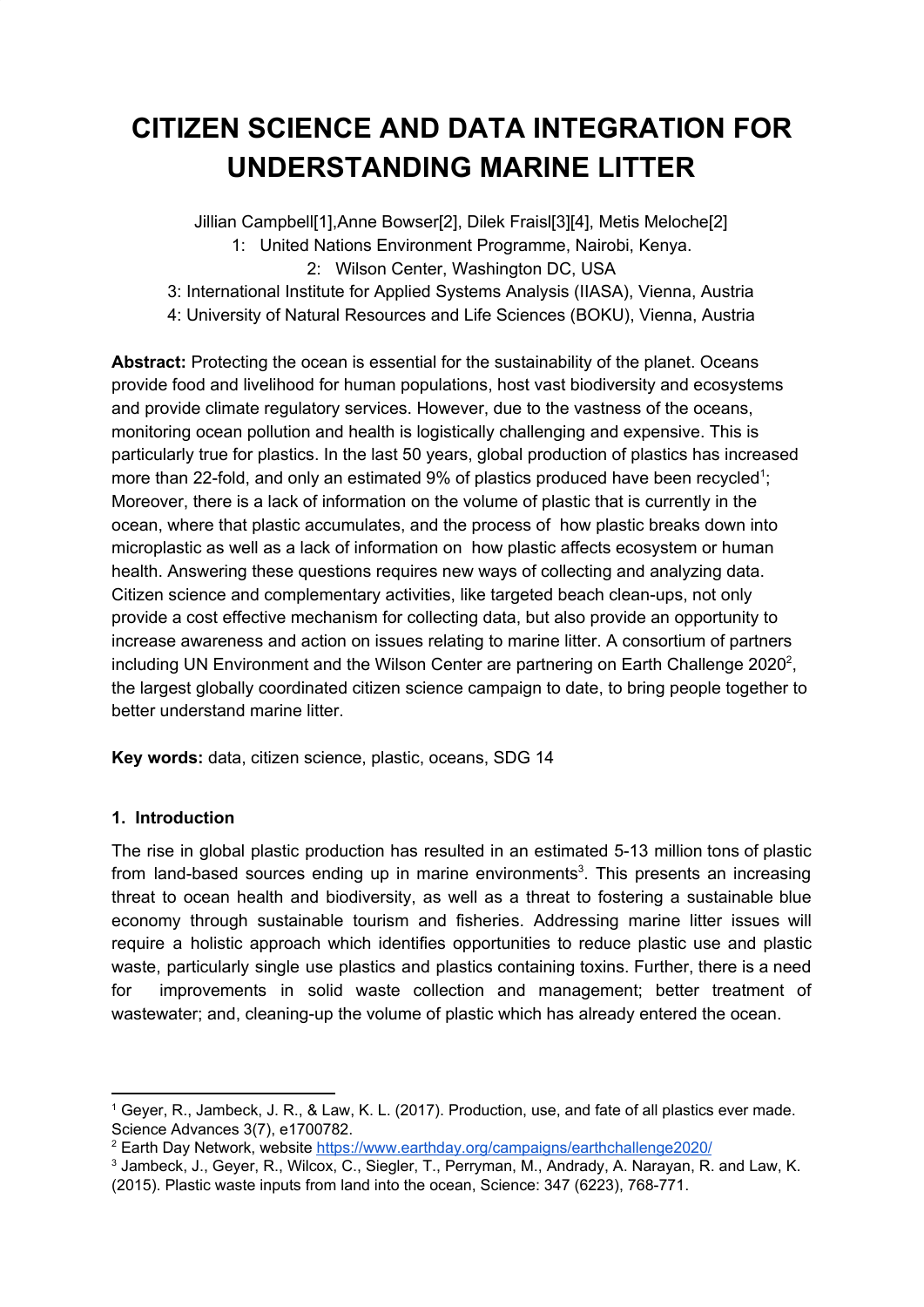Addressing the plastic flow pathways and plastic accumulation in oceans depends on building awareness through citizen engagement and promoting behavior change. Citizen science campaigns have the potential to accomplish both of these tasks. $4$  Citizens are in the best position to collect and utilize data within their local communities.<sup>5</sup> However, for citizen generated data to provide local and global advocacy benefits, it must be packaged in a way that is easy to understand and is consistent across time and location. Additionally, to garner action on marine litter, citizens need to not only understand the current volume or flow of plastics into marine environments, but also how to take action in their own community to reduce the flow of plastics into the ocean and to target beach and ocean cleanups to the most affected litter accumulation spots.

The importance of tackling marine litter has been globally recognized in the context of the Sustainable Development Goals (SDGs). Specifically, target 14.1 states "by 2025, prevent and significantly reduce marine pollution of all kinds, in particular from land-based activities, including marine debris and nutrient pollution". $6$  UN Environment is developing a methodology for national monitoring of marine litter which includes identification of the primary sources of plastics entering the environment, plastic flow pathways, and accumulations zones. The methodology is directly linked to monitoring of the SDG target 14.1. This methodology will assess plastic production data, estimating leakages from waste systems, quantifying plastic flows through waterways, and identifying plastic accumulation zones. This methodology will use citizen science data as a primary source of information for measuring plastic accumulation on beaches and coastal waters and will use this data to estimate plastic leakage and flow based on data modelling. In terms of monitoring the concentration of marine plastics the methodology includes four themes, (1) plastic debris washed/deposited on beaches or shorelines (beach litter), (2) floating plastic debris and plastic debris in the water column, (3) plastic debris on the seafloor/seabed and (4) plastic ingested by biota (note the methodology is underdevelopment but is described in the official workplan for the SDG process)<sup>7</sup>.

## **2. Citizen science and marine litter**

There are already a number of citizen science efforts to collect data on marine litter such as the Australian Marine Debris Initiative (AMDI), the Civic Laboratory for Environmental Action Research (CLEAR), OpenLitterMap, Litterati, Marine Debris Tracker, Marine Litter Watch, Dive Against Debris, the Adventure Scientists Global Microplastics Initiative, Guts for Science, and many others. These programs bring together citizen scientists, communities, organizations and other stakeholders to collect data on the extent of the problem, track the

<https://un-spbf.org/wp-content/uploads/2019/03/Digital-Ecosystem-final.pdf>

<sup>4</sup> Phillips, T., Ballard, H., Lewenstein, B.,, and Bonney, R. (2019). Engagement in science through citizen science: Moving beyond data collection. Science Education, 103, 3, 665-690.

<sup>5</sup> UN Environment Science-Policy-Business Forum (2019). The Case for a Digital Ecosystem for the Environment, discussion paper, UN Environment.

<sup>&</sup>lt;sup>6</sup>United Nations, Global indicator framework adopted by the General Assembly (A/RES/71/313) including annual refinements contained in E/CN.3/2018/2 (Annex II) and E/CN.3/2019/2 (Annex II). (2019).

[https://unstats.un.org/sdgs/indicators/Global%20Indicator%20Framework%20after%202019%20refine](https://unstats.un.org/sdgs/indicators/Global%20Indicator%20Framework%20after%202019%20refinement_Eng.pdf) [ment\\_Eng.pdf](https://unstats.un.org/sdgs/indicators/Global%20Indicator%20Framework%20after%202019%20refinement_Eng.pdf)

<sup>7</sup> UN Environment, SDG workplan submission, SDG 14.1.1. Last updated July 2018. [https://uneplive.unep.org/media/docs/projects/14\\_1\\_1\\_work\\_plan.pdf](https://uneplive.unep.org/media/docs/projects/14_1_1_work_plan.pdf)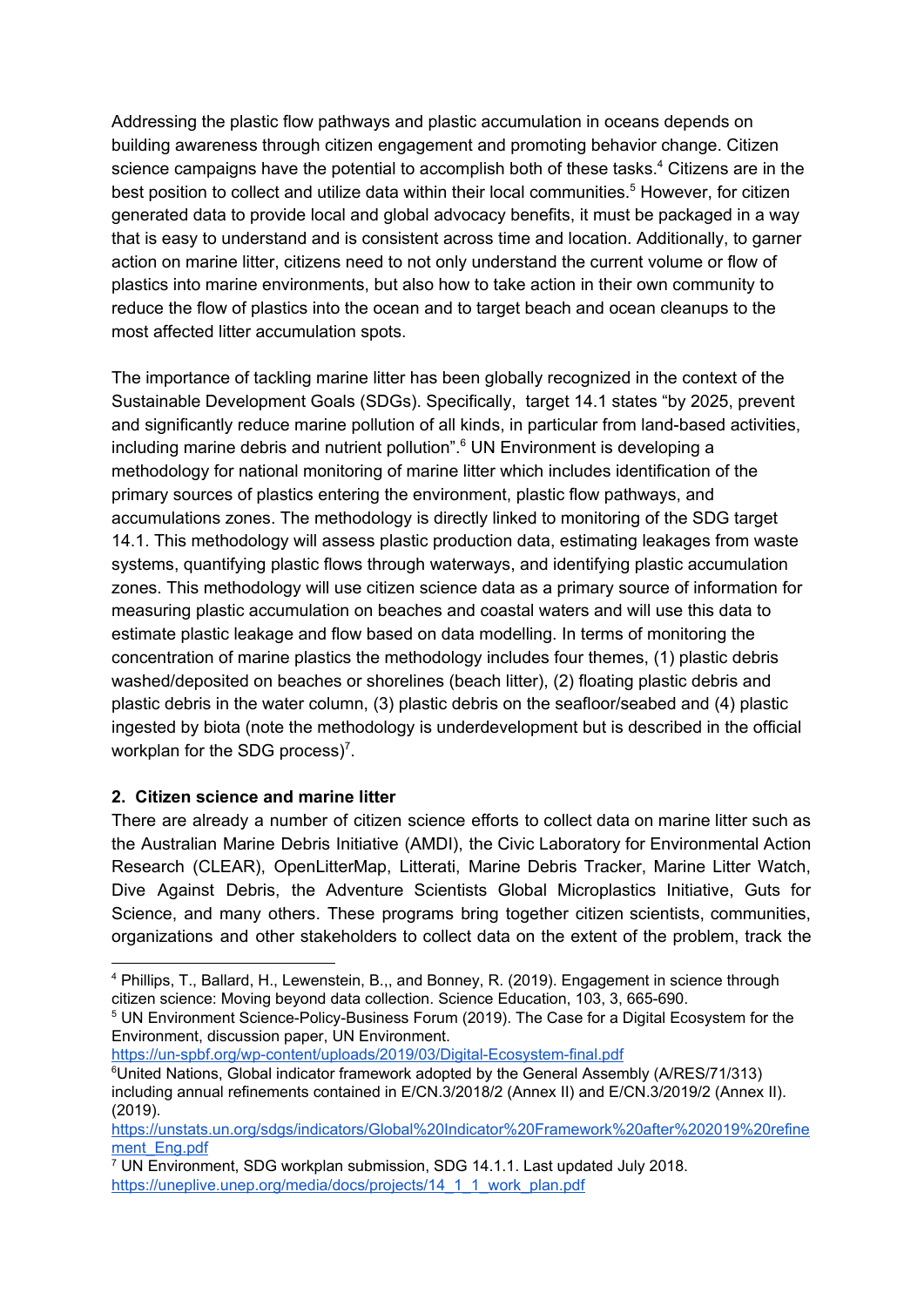source of the litter, understand how it is released into the environment, track and promote litter removal from our coastal areas and waters, influence policy and promote behavior change. Notably, different citizen science programmes have different purposes and assess different aspects of the plastic value chain (beach litter, floating, suspended or sea floor litter in coastal areas, plastics ingested by biota, microplastic concentration or information on waste management). For instance, Marine Litter DroNET uses drone technology, machine learning and citizen science to recognize plastics and hotspots. Citizen scientists also help train algorithms by tagging plastics in drone gathered images. The greatest prevalence of citizen science data is from land-based sampling, such as beach clean-ups, as land based sampling is easiest to carry out<sup>8</sup>. The efforts to collect citizen science data from beaches and nearshore locations range from beach clean-up events which involve broad community participation, to clean-up specific sites, to trained data collectors using designed surveys at a site selected for statistical purposes.

Data collected through these citizen science initiatives follows specific protocols and data collection procedures and can provide a valuable source of information for understanding plastic debris. However, these initiatives use diverse methods to identify the status of marine pollution, which makes it difficult to integrate the data available in a consistent way in order to measure the true scale of the problem. It is necessary to harmonize these approaches to gather comparable data for spatial and temporal analysis. Harmonizing and integrated data from citizen science initiatives can provide information for estimating debris baselines, volume, impacts and changes<sup>9</sup>. Additionally, this information can serve as an input and validation data for global models of plastic concentration and flows, including modelling the movement of plastics through ocean currents.

# **2.1. Definitions, harmonization and data collection**

Monitoring marine litter is important for understanding how marine litter impacts the natural environment, for informing national policy and for building consumer awareness of issues related to the use of certain plastics. To accomplish these objectives requires data which is comparable across time and location and which, through data processing, can supply policy-relevant indicators. In some cases, understanding the particular sources of marine plastics can be accomplished by conducting brand audits which assess the prevalence of different types of plastic products. The Break Free From Plastics<sup>10</sup> tool provides an example of a citizen science initiative which can provide additional information for identifying the relative contributions of different economic actors to marine litter.

<sup>&</sup>lt;sup>8</sup> Hardesty, B., Wilcox, C., Schuyler, Q., Lawson, T. and Opie, K. (2017) Developing a baseline estimate of amounts, types, Developing a baseline estimate of amounts, types, sources and distribution of coastal litter – an analysis of US marine debris data. CSIRO. [https://research.csiro.au/marinedebris/wp-content/uploads/sites/133/2018/02/CSIRO\\_Analysis-US-ma](https://research.csiro.au/marinedebris/wp-content/uploads/sites/133/2018/02/CSIRO_Analysis-US-marin-debris-data_OCNOAA-Report_23Oct2017.pdf)

[rin-debris-data\\_OCNOAA-Report\\_23Oct2017.pdf](https://research.csiro.au/marinedebris/wp-content/uploads/sites/133/2018/02/CSIRO_Analysis-US-marin-debris-data_OCNOAA-Report_23Oct2017.pdf) <sup>9</sup> Joint Group of Experts on the Scientific Aspects of Marine Environmental Protection (2019)

*<sup>&</sup>quot;Guidelines for the Monitoring and Assessment of Plastic Litter in the Ocean"*, GESAMP Reports and Studies #99.

[https://environmentlive.unep.org/media/docs/marine\\_plastics/une\\_science\\_dvision\\_gesamp\\_reports.p](https://environmentlive.unep.org/media/docs/marine_plastics/une_science_dvision_gesamp_reports.pdf) [df](https://environmentlive.unep.org/media/docs/marine_plastics/une_science_dvision_gesamp_reports.pdf)

<sup>&</sup>lt;sup>10</sup> Break Free From Plastics Brand Audit Toolkit[,](https://www.breakfreefromplastic.org/brandaudittoolkit/) <https://www.breakfreefromplastic.org/brandaudittoolkit/>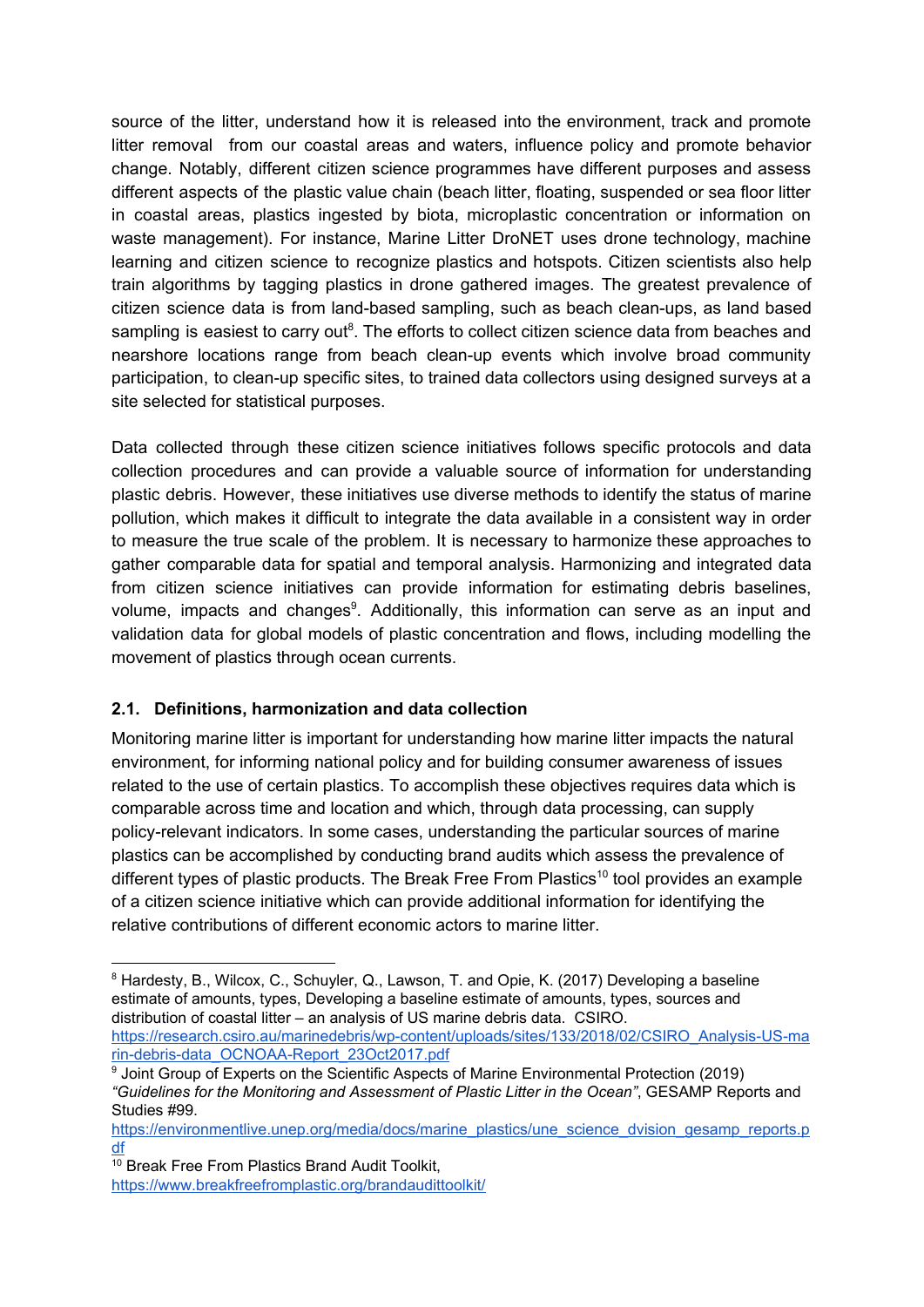At the international level, the Joint Group of Experts on the Scientific Aspects of Marine Environmental Protection (GESAMP), was tasked with developing an internationally comparable methodology for monitoring marine litter.<sup>11</sup> The GESAMP methodology details the value of citizen science initiatives for contributing incidental observations or sampling of specific items, as well as the value of providing regular data which can be used to estimate data on litter density and quantities.<sup>12</sup> However, when definitions and methodologies are not followed consistently, this can lead to misleading or conflicting conclusions. For example, one study of marine litter data sources in the United States found little correlation between the estimated pattern of debris loading when comparing data following the National Oceanic and Atmospheric Administration and the Commonwealth Scientific and Industrial Research Organisation (CSIRO) methodology.<sup>13</sup> This was partially due to differences in the way that sites were identified and the exclusion of smaller items in one of the methodologies. Moving forward there is a need to bring members of the citizen science community together to promote open data, the use of standard definitions and data collection methods, to promote and to identify ways to harmonize existing data collections. The Earth Challenge 2020 provides an example of a research initiative to bring citizen scientists, researchers and policy makers together to analyze how existing citizen science data can be pooled together for better analysis and to promote harmonized, open data collection and sharing.

## **2.2. Earth Challenge 2020 and other Citizen Science Initiatives**

April 22, 2020 marks the 50th anniversary of Earth Day. In recognition of this milestone Earth Day Network, the U.S. Department of State, the Woodrow Wilson International Center for Scholars, and other partners are launching Earth Challenge 2020 (EC2020) as the world's largest globally coordinated citizen science campaign. Earth Challenge 2020 has two goals. First, the EC2020 seeks to increase the amount of open and interoperable citizen science data to help answer more complex, global questions than any dataset could address alone. To enable new data collection, mobile application with numerous data collection widgets and a software development kit will be built. To facilitate data integration, a metadata catalogue and API-enabled platform for data integration, analysis, and visualization will be created. Second, EC2020 seeks to equip and empower people around the world to understand and act on citizen science data to build safer, healthier communities. It will offer access to open data, and also educational resources and a "What you can do" toolkit identifying opportunities for individual and policy-oriented interventions.

[https://environmentlive.unep.org/media/docs/marine\\_plastics/une\\_science\\_dvision\\_gesamp\\_reports.p](https://environmentlive.unep.org/media/docs/marine_plastics/une_science_dvision_gesamp_reports.pdf) [df](https://environmentlive.unep.org/media/docs/marine_plastics/une_science_dvision_gesamp_reports.pdf)

<sup>13</sup> Hardesty, B., Wilcox, C., Schuyler, Q., Lawson, T. and Opie, K. (2017) Developing a baseline estimate of amounts, types, Developing a baseline estimate of amounts, types, sources and distribution of coastal litter – an analysis of US marine debris data. CSIRO. [https://research.csiro.au/marinedebris/wp-content/uploads/sites/133/2018/02/CSIRO\\_Analysis-US-ma](https://research.csiro.au/marinedebris/wp-content/uploads/sites/133/2018/02/CSIRO_Analysis-US-marin-debris-data_OCNOAA-Report_23Oct2017.pdf) [rin-debris-data\\_OCNOAA-Report\\_23Oct2017.pdf](https://research.csiro.au/marinedebris/wp-content/uploads/sites/133/2018/02/CSIRO_Analysis-US-marin-debris-data_OCNOAA-Report_23Oct2017.pdf)

<sup>11</sup> Joint Group of Experts on the Scientific Aspects of Marine Environmental Protection (2019) *"Guidelines for the Monitoring and Assessment of Plastic Litter in the Ocean"*, GESAMP Reports and Studies #99.

<sup>12</sup> ibid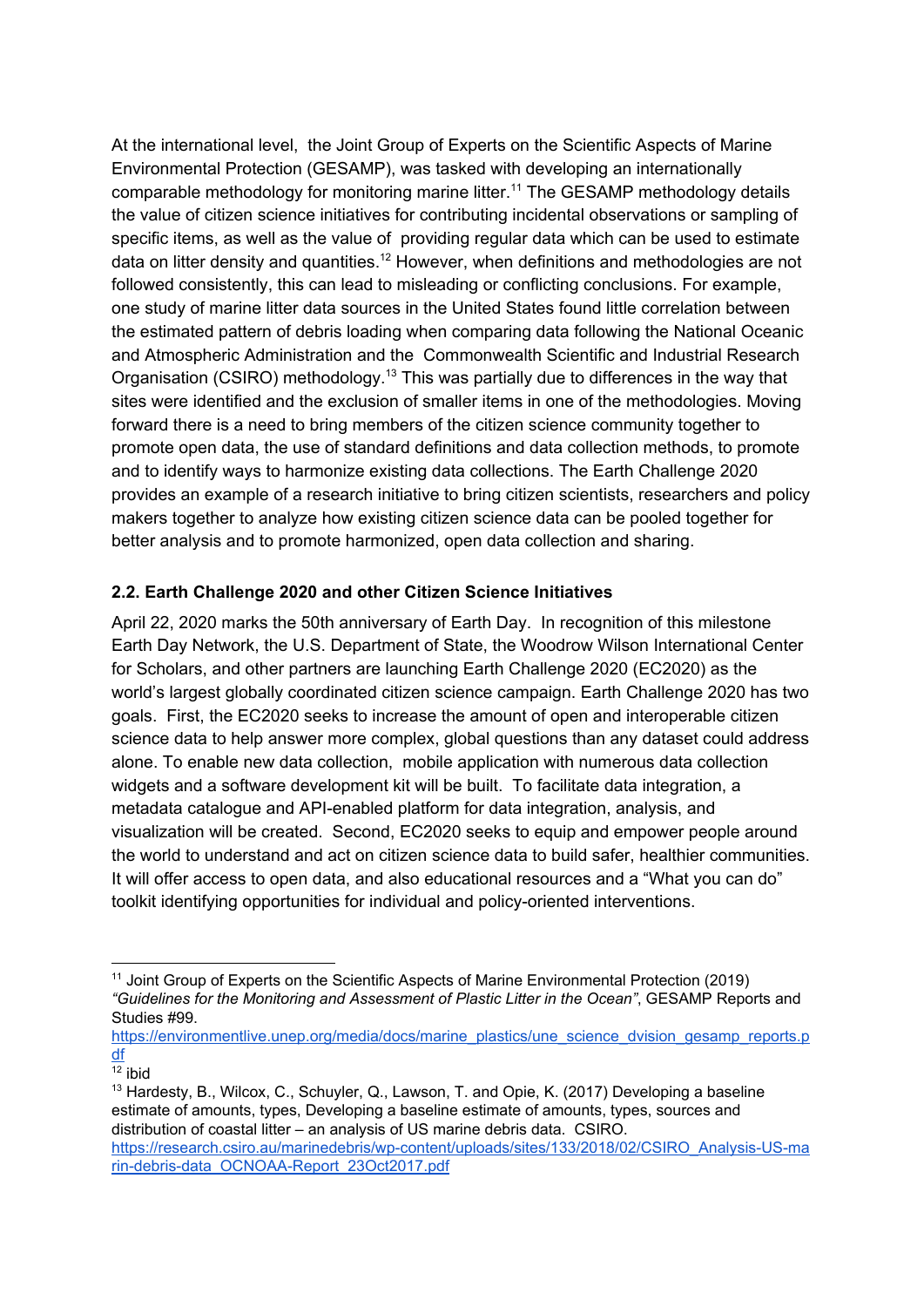In 2018, the Earth Challenge 2020 team launched a global crowdsourcing call for people to identify the most important research questions in environmental and human health. Hundreds of responses from all seven continents were distilled into 6 research questions, including *"What is the extent of plastics pollution?"* These research questions will serve as focal points for developing including technologies for data collection and integration as well as education and outreach materials. For each of the six research questions, teams of researchers, educators, and other experts will help design the specific protocols for data collection (e.g., through the mobile application), data integration (e.g., by identifying relevant sources of data), and the development of educational and outreach materials. Research teams will also help map the contributions of Earth Challenge 2020 to the SDGs.

Members of the Earth Challenge 2020 plastics research team has already helped shape the project in a number of ways. In early 2019, UN Environment convened a workshop of global experts to help inform the methodology of 14.1. These experts helped illustrate the need for integrated citizen science data on plastics pollution, and also the need for data collection through the app on a more upstream topic, like household waste or municipal waste. Additionally, research teams also helped identify and secure four data sets for a data integration hackathon held in partnership with DataKind DC. Results of this hackathon will be made available through ArcGIS software in July 2019.

Ultimately, the aim of Earth Challenge 2020 is to create an infrastructure of coordinated citizen science technologies and communities. While the six research questions are initial opportunities for coordination, the interoperable infrastructure built from EC2020 will ultimately be valuable for advancing citizen science in a range of areas impacting environmental and human health.

## **2.3. Citizen action**

In addition to involving volunteers in data collection, citizen science brings numerous opportunities for educating people on the specifics of a given problem and working towards a solution. Citizen science campaigns, such as the Earth Challenge 2020, can work with teachers to create lesson plans for bringing the project into classrooms worldwide. These lesson plans may cover a variety of informative topics, including the science behind plastics pollution, information on the factors that cause waste to spread throughout the environment, information on which types of plastic products are particularly likely to end up in the environment, and empowering students to analyze the citizen science data collected and integrated through Earth Challenge 2020 including data from existing citizen science initiatives.

In addition, citizen science can help mobilize citizen action and provide policy-relevant information by engaging volunteers and communities with the process of knowledge production. The EC2020 will include the production of a "What you can do" toolkit which will provide information on individual and policy-oriented interventions translated into six UN languages and customized to geography and research domain. Opportunities for individual action may include recycling, with additional data and information used to stimulate action to reduce plastics use, especially single use. Other opportunities may include participation in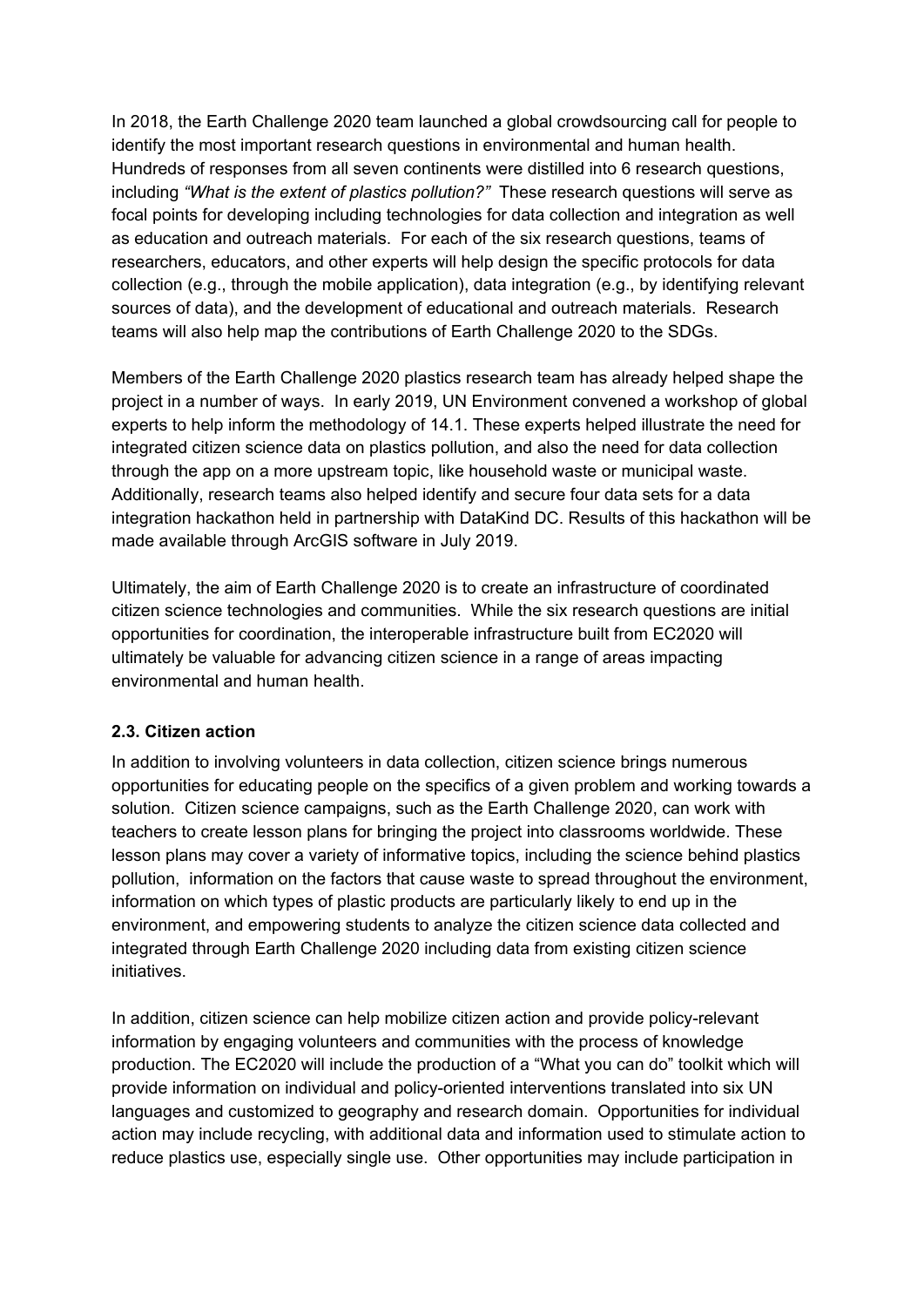beach cleanups, though these only address plastic pollution at the location of final accumulation.



Figure reproduced from: Joint Group of Experts on the Scientific Aspects of Marine Environmental Protection, *"Guidelines for the Monitoring and Assessment of Plastic Litter in the Ocean"*, GESAMP Reports and Studies #99, 123p, 2019. Figure authors: Tim Kiessling and Martin Thiel (Creative Commons BY-NC 4.0 licence).

# **3. Timeline and scaling**

For work on SDG 14.1.1., methodological development and initial pilot testing will take place in the second and third quarters of 2019, the pilot project includes local testing in Kenya and Seychelles during 2019 and seven additional countries in Asia and Africa in 2020. Current efforts to bring the citizen science community on board are also underway, and will be amplified through Earth Challenge 2020 and working groups such as the WeObserve SDGs and Citizen Observatories Community of Practice funded by the European Commission and Citizen Science Global Partnership SDGs and Citizen Science Maximization Group.

A full working methodology for measuring SDG 14.1.1 will be developed by October<sup>14</sup>. This work builds upon the GESAMP methodologies, the experiences of CSIRO, and the results of other activities like the Earth Challenge 2020 and the DataKind hackathon. Earth Challenge 2020 will include focused data collection on a global scale throughout 2020, and will also

<sup>14</sup> UN Environment, Global Manual on Ocean Statistics: Towards a Definition of Indicator Methodologies (forthcoming), UN Environment, draft version available at: [https://uneplive.unep.org/media/docs/statistics/egm/global\\_manual\\_on\\_ocean\\_statistics\\_towards\\_a\\_d](https://uneplive.unep.org/media/docs/statistics/egm/global_manual_on_ocean_statistics_towards_a_definition_of_indicator_methodologies.pdf) efinition of indicator methodologies.pdf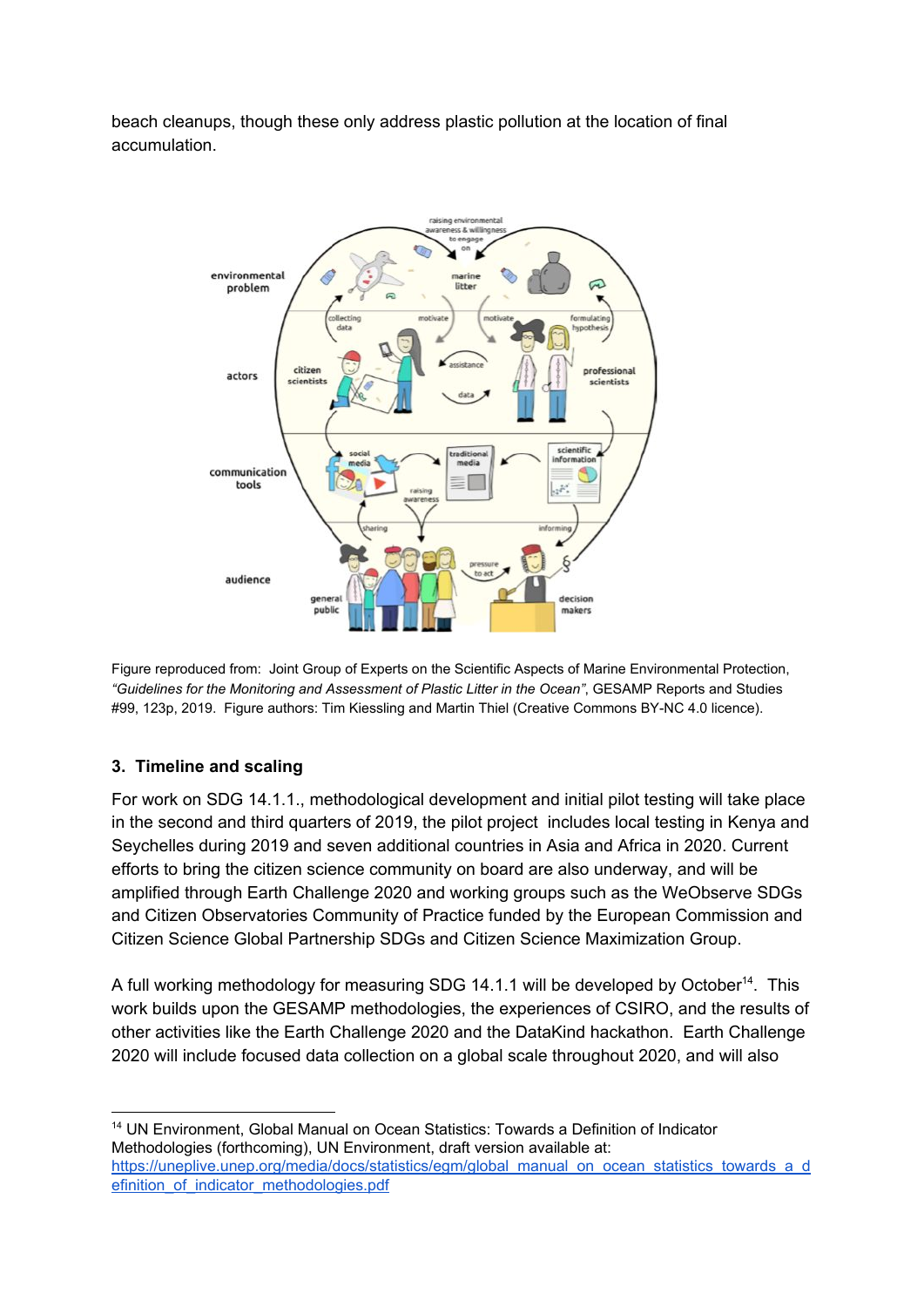enable longer-term citizen science data collection and integration. The methods will then be scaled to a greater number of countries across all regions in 2020 with continued expansion.

## **4. Conclusions**

The SDGs identify 169 targets that are necessary for achieving development<sup>15</sup> - these targets represent the issues that are essential for achieving an inclusive and sustainable future and provide a framework for holistic development across social, environmental, economic and political spheres. However, without data and science which can be used to analyze development targets, it is not possible to target interventions, investment or engage with local and national policy-makers.

Data from citizen science provides a cost effective resource which can be combined with other sources of data to better measure our planet. Numerous initiatives are already mapping citizen science to the SDGs, including at the goal, target and indicator level. Many of these are undertaken by researchers working collaboratively, such as a community of practice fostered by the WeObserve project (WeObserve SDGs CoP), and through SDGs, Citizen Science Maximization Working Group of the Citizen Science Global Partnership, and through a CODATA-WDS Task Force on Citizen Science and the SDGs.

Citizen science data could be better brought into the scope of official SDG monitoring through: (1) building recognition of the value of citizen science data with the producers of official statistics (national statistical offices, other government stakeholders and SDG custodian entities; (2) encouraging citizen science organizations to openly share data and metadata and to publish information related to data validation procedures; (3) promoting the use of harmonized definitions, formats and methodologies across citizen science and earth observation communities; and (4) working to bring citizen science data into an accessible repository. There is expansive opportunity for combining citizen science data with Earth Observations (EOs) to support cross-validation.

The efforts on measuring SDG 14.1.1 on marine litter are still a work in progress, but can provide an example of how to bring together citizen data with other types of information for official SDG monitoring and to generate actionable results. Citizen data provides an additional opportunity to engage with citizens to take action to improve their natural environment. For marine litter, beach cleanups serve a valuable purpose, and additional education and engagement could also be used to encourage citizens to make different consumption decisions and to rethink how waste is generated. The Earth Challenge 2020 provides an example of such an initiative which could be used to stimulate long-term engagement between citizen scientists, data scientists and national statistical systems to galvanize action.

## **5. Acknowledgements and partners**

This work receives funding from the Government of Norway and represents a broad collaboration including the following: UN Environment, International Institute for Applied

<sup>&</sup>lt;sup>15</sup> United Nations. (2015) Transforming our world: the 2030 Agenda for Sustainable Development, A/Res/70/1.